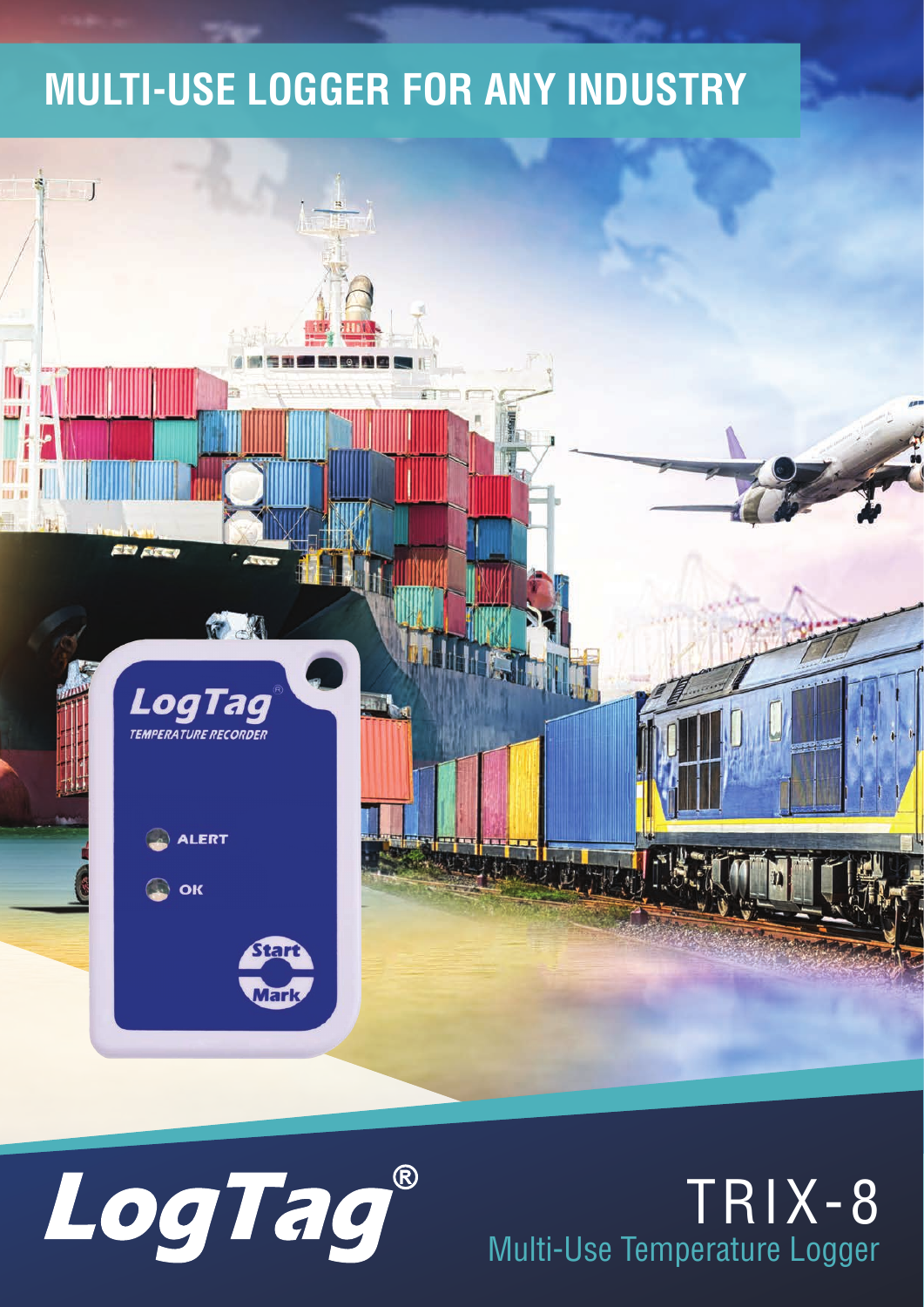

The LogTag<sup>®</sup> TRIX-8 is a versatile. wide range, multi-trip Temperature Recorder, featuring high resolution temperature readings over a measurement range of -40°C to +85°C (-40°F to +185°F).

The LogTag® TRIX-8 complies with the relevant international standards for temperature monitoring devices, such as FCC, CE, RCM, TÜV, EN12830, WHO PQS and RoHS. This demonstrates its quality and suitability for temperature monitoring applications where accuracy and consistency is required.

### Accessories



Protective Enclosure Not Included



Wall Mount Not Included



LTI-HID Not Included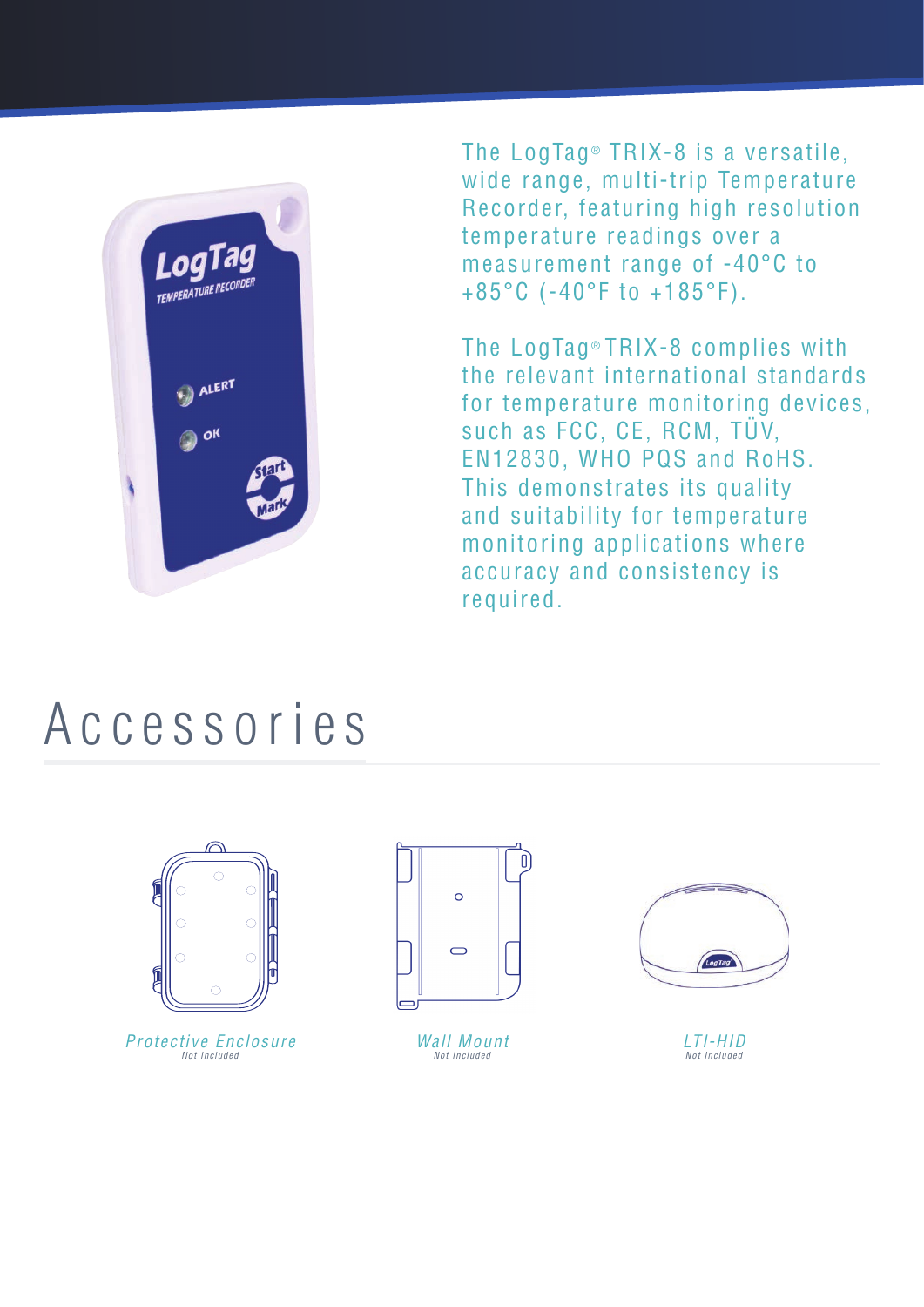### Features



A real time clock provides date/time stamps for each temperature reading.



Up to 8,000 recordings - enough for the longest trip.



In-transit inspections at the push of a button.



Industry best download time - less than 5 seconds for full memory.



Comprehensive customization options including alarm settings, sample interval and trip duration.



Fixed Battery provides 1 year storage, followed by 2 – 3 years of normal use.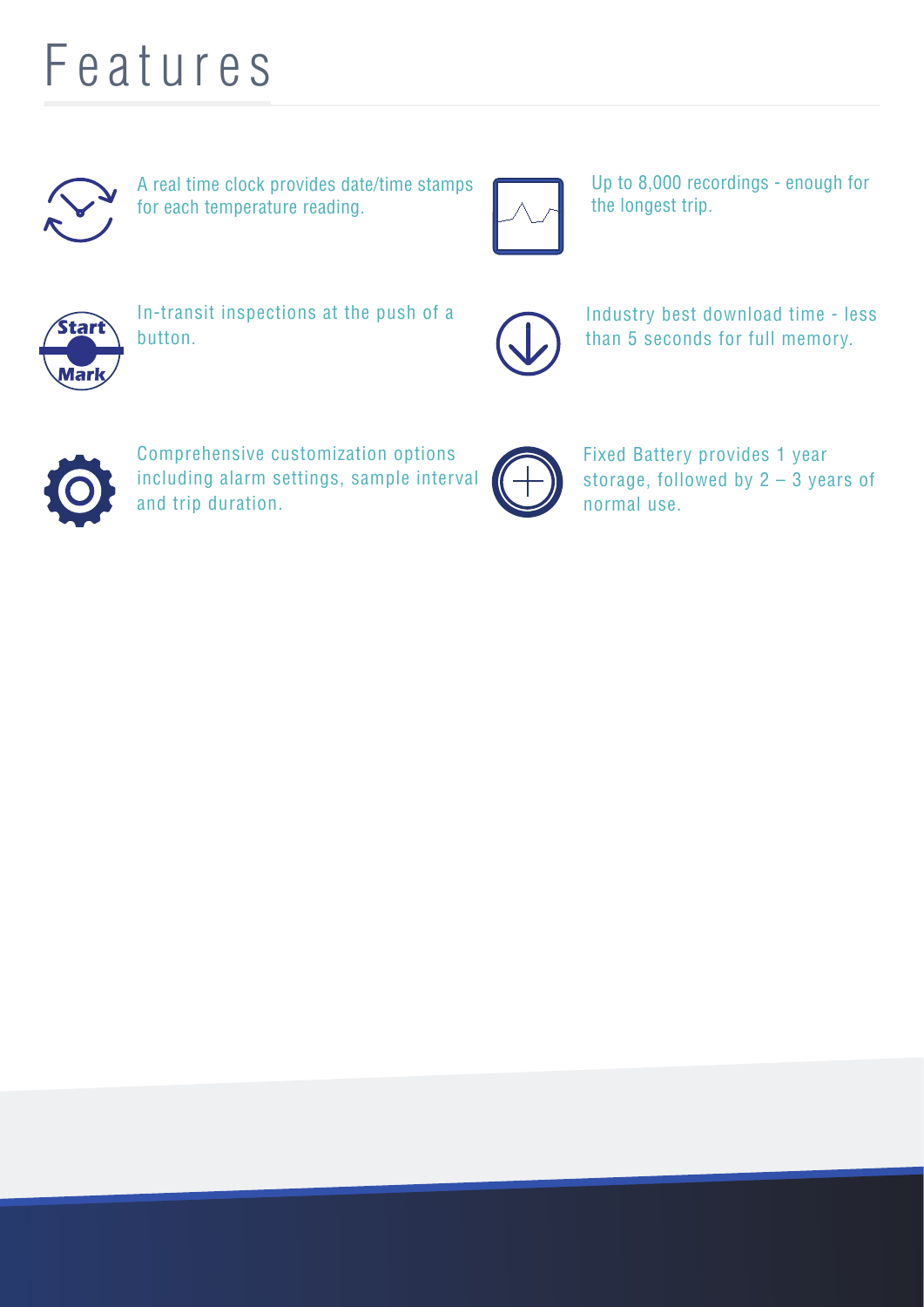# Applications





Pharmaceuticals

Farming





Warehouse





Laboratories



Produce